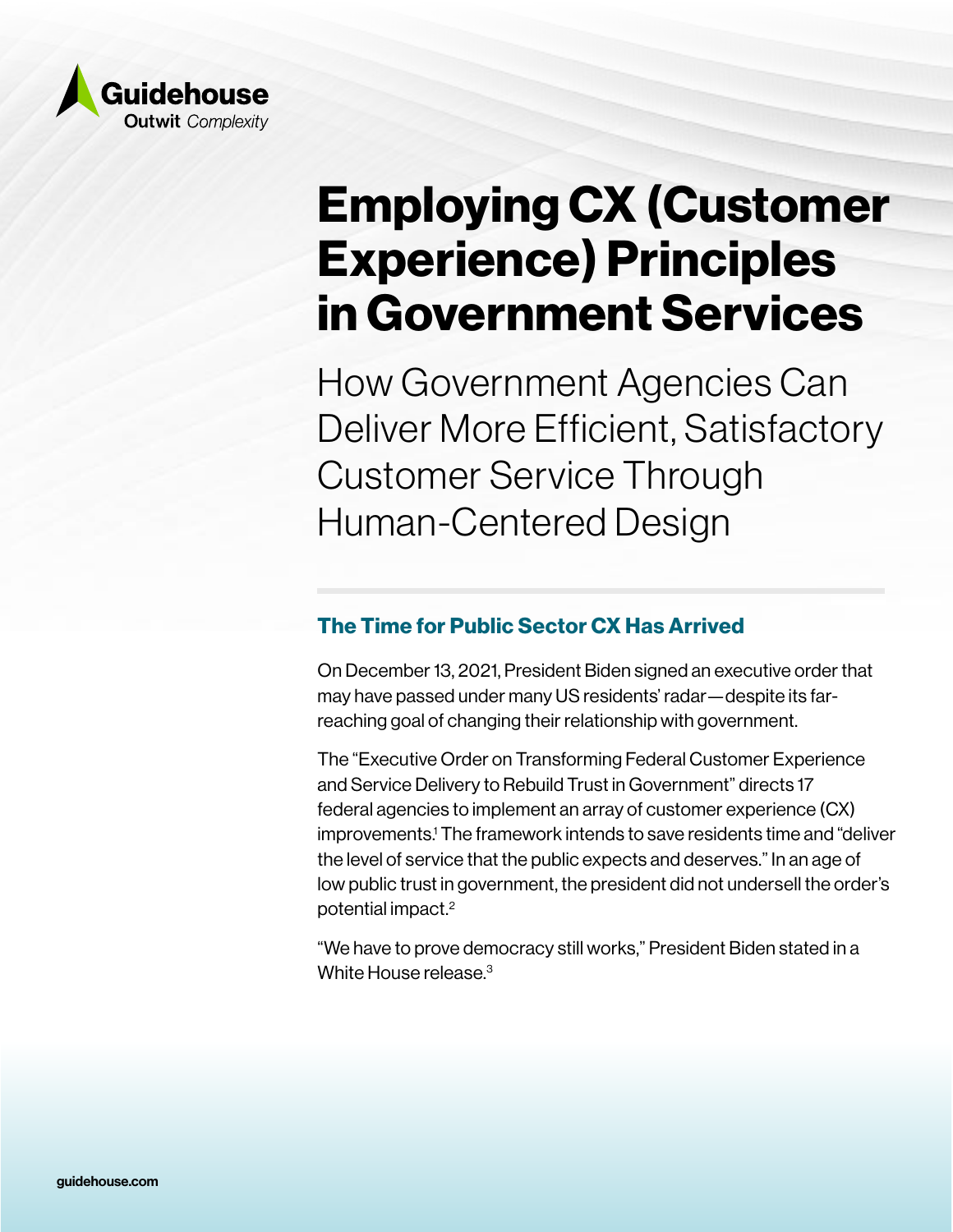Treating constituents as customers is not a new idea at any level of government—it's simply hard. The public sector simply does not have the same incentives as the private sector. This Executive Order shows that we have come a long way towards creating a more human-centered government, but there are still obstacles as we continue to learn from the past and to create government services that meet the needs of the people.

The pandemic drastically changed the degree of public need as well as the channels through which residents communicate with and access services from government agencies. It is now more critical than ever for local, state, and federal governments to properly leverage the CX tools and techniques traditionally used in the private sector to deepen the level of insight and connection government organizations have with the public.

#### Why Governments Should Leverage CX

The federal government's call to protect residents' faith in democracy through CX efforts is compelling and timely, but it is not the only reason government leaders should be working to improve constituent experiences. On the more practical, day-to-day side, providing more accessible, less time-consuming services can create efficiencies for government entities and better outcomes for constituents.

Consider the experience of Julia, a single mother of a 5- and 7-year-old facing homelessness for the first time. To access housing support, Julia must make an in-person appointment at a government office with her children present, requiring she pull her children out of school and miss out on a much-needed shift at her job, where her hours have already been cut. After a wait with squirming children, Julia shares her story with a social worker, who refers her to another social worker whom she will meet during another appointment on a different day—and her kids will be required to attend again. By the time Julia has secured the services she needs to give her children a safe place to sleep, those children have missed six days of school, Julia has lost six opportunities to work, and she has told her entire story to six separate social workers. Meanwhile, those six government employees were duplicating efforts, creating costly redundancies for their departments.

There must be a better way. While Julia is fictional, in our experience working with government agencies, we at Guidehouse have found stories like hers to be common. It is also reflective of access challenges present in numerous government services from renewing a government-issued ID card to applying for SNAP benefits. Because time and effort challenges require resources to overcome, the inaccessibility of government services becomes a social equity issue.

Constituents' expectations for receiving equitable access to services is changing. In a July 2020 poll, 84% of US respondents said that "events in recent months have made me think differently about the role and responsibility of government to protect the rights of all Americans."4 To address societies' needs and expectations, governments must shift away from an approach that requires residents to actively seek to have their needs met, regardless of barriers. Governments instead should reach out to those residents; understand constituent needs, wants, experiences, and feelings; and adapt their public service delivery to meet communities where they are.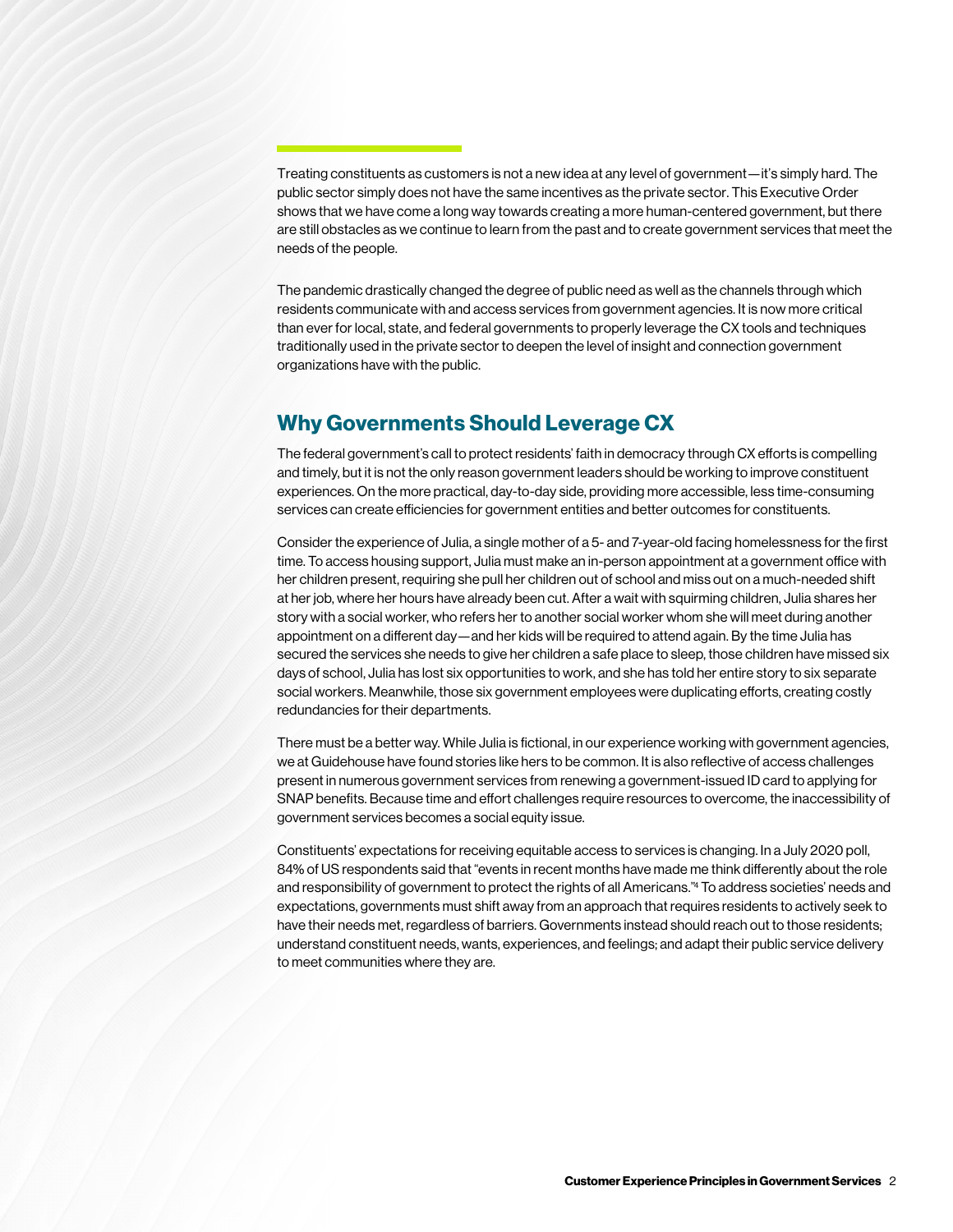## Differences between Public and Private Sector CX

CX has evolved over the past 25 years from a newfangled marketing idea to a concept Harvard Business Review has called one of the "driving forces of business," leading the publication to declare that "every company needs a chief experience officer."5 People are willing to pay more for good customer experiences, making the competition for optimal CX aggressive.

Yet, therein lies the core challenge for translating CX into the public sector: The profitability of good CX does not factor into government entities' traditional incentives in a clear, direct way. Because CX benefits the public sector differently than it does the private sector, optimizing for it can also look and act differently too.

Julia, our mother looking for housing services, for example, is not a customer willing to pay a premium for a great experience, but providing one benefits the government in two ways: It saves a constituent time, effort, and stress, and it also creates a more efficient, less costly intake process. Julia also demonstrates a key differentiator in how corporate CX versus CX in public service should be approached. While companies may, for instance, want to focus their CX efforts on seamless digital experiences, leaving customers preferring in-person interactions behind, government services cannot leave anyone behind. While digital tools can expand access to public services, CX principles must be applied to in-person experiences too, both in instances where in-person contact is necessary and when it is the preferred —or only—method for some constituencies.

# Public versus Private Sector CX

In understanding the need for and analyzing the best approach to CX in government, it is important to note these key differences:

| <b>CX Aspect</b>                     | <b>Traditional (Commercial)</b>                                                                                                              | <b>Public Sector</b>                                                                                                                                    |
|--------------------------------------|----------------------------------------------------------------------------------------------------------------------------------------------|---------------------------------------------------------------------------------------------------------------------------------------------------------|
| Goals                                | Companies use CX to retain patronage, sell<br>more products, increase profit, and expand<br>market share, among other goals.                 | Governments leverage CX to reach as many<br>people as possible, provide accessible<br>interventions, transition customers out of<br>services, and more. |
| Targeting                            | Companies target customers who will help<br>them achieve the above goals - the most<br>influential, wealthiest, largest demographic,<br>etc. | Governments use targeting for specific<br>messaging and services but must reach all<br>groups.                                                          |
| Language                             | Companies often deploy buzzword-focused<br>language options specific to target audiences.                                                    | Governments require plainer language to<br>increase accessibility as well as multilingual<br>options.                                                   |
| Digital focus                        | Many companies focus CX efforts on<br>enhancing website and mobile interfaces.                                                               | Governments' digital focus is on expanding<br>access and increasing usability, but they must<br>apply CX principles to in-person experiences too.       |
| Competition and<br>financial motives | Companies compete with both private<br>businesses and public entities to meet<br>financial incentives.                                       | Government entities have no traditional<br>competitors or competitive incentives.                                                                       |
| Customer power                       | Customers often exert leverage over<br>companies' CX efforts and operations.                                                                 | As government is the provider of last resort,<br>customers do not generally possess leverage.                                                           |
| <b>Customer loyalty</b>              | Companies desire loyalty, with customer time<br>and attention as metrics.                                                                    | Loyalty is not required for governments to<br>operate, but attention is required for civic<br>engagement.                                               |
| Data availability                    | Companies have high levels of data availability.                                                                                             | Governments have low levels of data availability.                                                                                                       |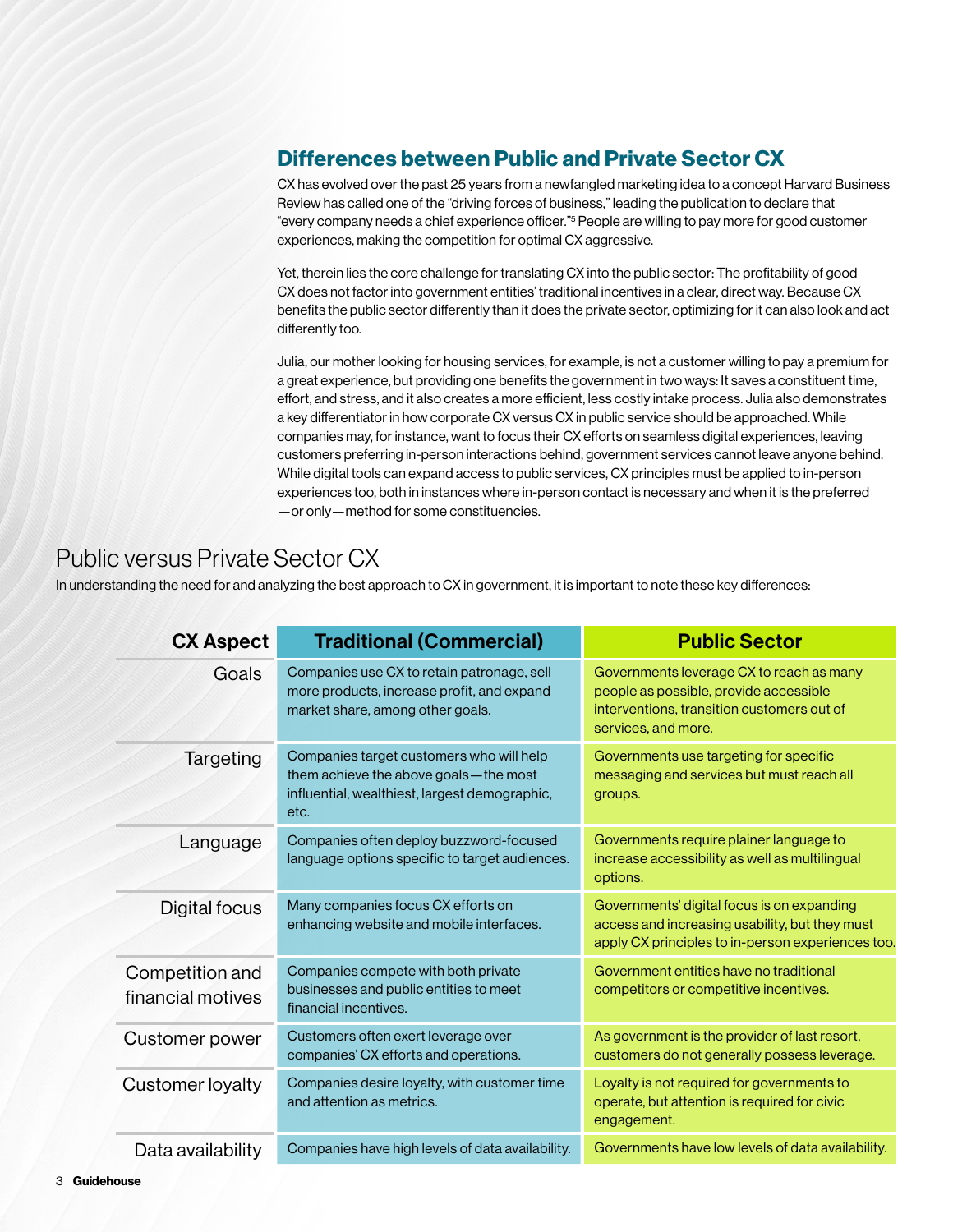## How CX Can Be Leveraged in Government

Most government employees are very familiar with the challenges of public service delivery. We also know that the CX improvements that could help overcome some of those challenges will have certain fundamental differences from private sector CX. The question that has long troubled government entities is how exactly to implement CX in the public sector in a practical, effective way.

Through our work with many government agencies, we at Guidehouse have found three key paths to success. These approaches to CX address the unique nature of public service delivery, focusing on constituent needs and preferences to improve outcomes.



#### Adopt a more empathetic, CX-oriented mindset.

CX is not just a set of strategies but also a mindset. Whereas government processes have traditionally been designed with risk aversion, diligence, and fiscal responsibility in mind, a CX mindset is motivated by empathy. Government leaders typically view responsible use of public funds as the ultimate measure of protecting the public interest. But, as the White House notes in its December executive order, the burdens placed on residents by onerous barriers to accessing services cost residents too. They call it a "time tax."6

By viewing constituents' time and energy as costs to be prioritized and saved, governments can responsibly integrate empathy into their operations. These techniques can help in that process:

- Adopt a human-centered mindset and explore emotion-driven behaviors and motivations to build empathy and understanding of the audience.
- Consider the entire customer journey. This is done through journey mapping, a process described below.
- Analyze the customer experience as well as outcomes when evaluating service delivery.



#### Leverage targeting to increase reach and service delivery.

In the private sector, audience targeting directs marketing messages to a specific, high-value demographic at the expense of a low-value demographic. For companies, it makes sense: why waste money advertising to the wrong audience?

But for government organizations, there is no wrong audience—all constituents are entitled to information on public services. This fact can allow governments to adopt a messaging approach that feels neutral: posting information in a central location for all to see. However, not every community group has equal access to that central location, be it a website or a sign at city hall. Often, this is especially true of the under resourced communities that need government services the most. Targeting is therefore even more important for government organizations, as they are often obligated or desire to seek out the voices of customers who are not influential, large in number, vocal, or easy to contact.

Guidehouse partners with governments to identify audiences in need of specific services or information and help reach them. In this way, CX can be a powerful tool for engaging the most vulnerable communities and increasing their access to services.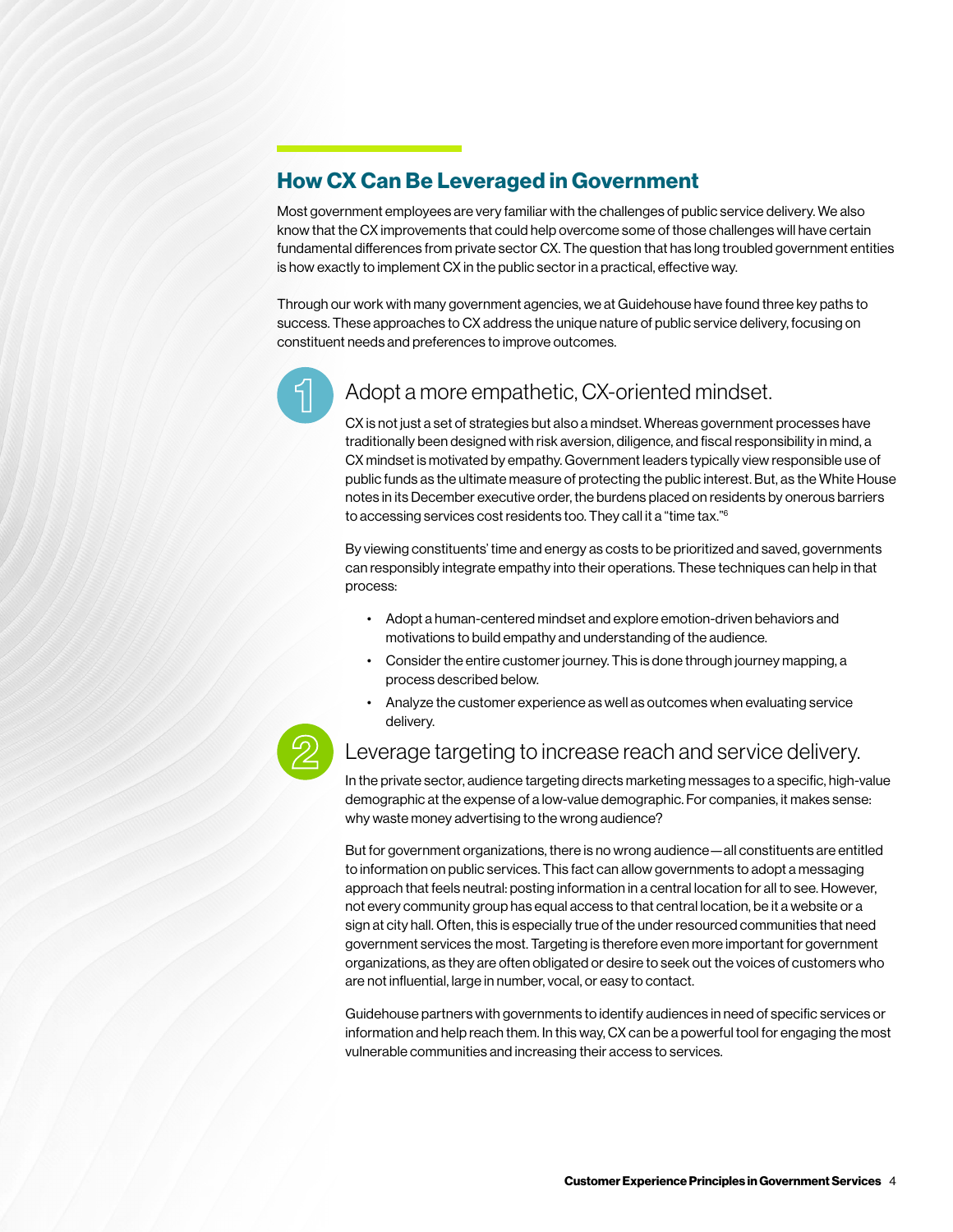

#### Employ journey mapping to deepen customer understanding.

Critical to designing service delivery around constituent experiences is understanding exactly what those experiences are like. Journey mapping is a methodical approach to learning about the customer experience from beginning to end. The US General Service Administration's Federal Customer Experience Initiative has leveraged journey mapping to understand constituents' experiences surviving natural disasters, seeking employment, and facing life changes.<sup>7</sup> The practice exemplifies the CX mindset because it examines customers' journeys holistically, combining qualitative and quantitative data to capture how a customer progresses through—and feels about—every interaction.

Journey mapping is a major undertaking that is critical to CX success. The Julia persona example used above illustrates how valuable the process can be. Through our work with government agencies, we at Guidehouse have mapped the journeys of many constituents like Julia. Through that process, we learned that in one particular city, housing-insecure residents had to repeat their intake interview with five to seven different social workers—and present their children at each meeting as proof of their existence—to secure appropriate housing assistance. What appeared to be a diligent, responsible process from the government agency's perspective was putting an excessive time tax on the already-overburdened residents the services were intended to help.

Key journey mapping principles include:

- Points mapped must extend beyond touchpoints with the government entity in question. Journey mapping is from the customer's perspective, so it cannot be confined to one service provider. For example, a person's journey through three public transit providers en route to the government agency in question should be included.
- Efficiency and satisfaction are both important metrics. Using journey maps, public organizations can understand all the factors influencing their customers' satisfaction and identify more impactful and creative ways to improve their experiences.

Journey mapping is critical to prioritizing and implementing improved CX in public service delivery. Guidehouse partners with state and local governments to execute journey mapping and customer research to help agencies understand why programs and policies work (or do not work) and how to design better interventions that meet policy objectives.

# A Human-Centered Approach to the Future of Public Service Delivery

The concept of making government more responsive to residents' needs may not be new, but the path to effectively implementing a more human-centered approach to public service delivery has never been clearer and for good reason: Applying CX principles to the public sector is not as straightforward or as well-worn a practice as it is in the private sector.

The reality is, however, that government agencies currently face both a great need for more accessible, equitable public service delivery and changing expectations from residents. In the private sector, consumers are experiencing increasingly streamlined and rewarding customer experiences. These interactions make stressful and time-consuming experiences with government entities all the more frustrating in comparison.

By working with Guidehouse, public officials can learn how a CX approach can help their organization deliver the types of services today's constituents expect and deserve. They can leverage our expertise to execute journey mapping, human-centered design techniques, and customer research that can help create efficiencies in service delivery that improve constituents' experience with and confidence in their government agencies.